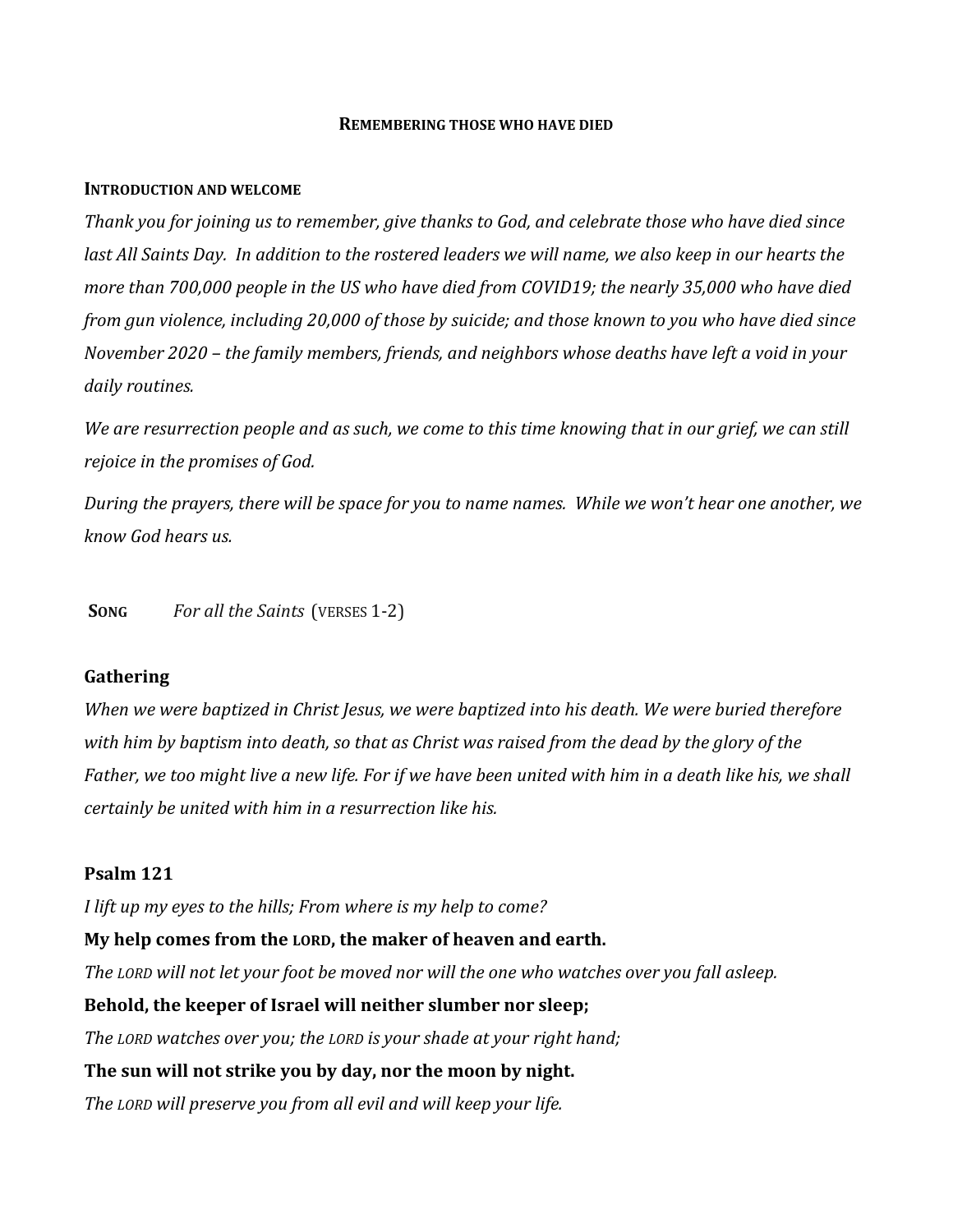**The LORD will watch over your going out and your coming in, from this time forth forevermore.** (psalm 121)

# **A reading from Hebrews:**

Since we are surrounded by so great a cloud of witnesses, let us also lay aside every weight and the sin that clings so closely, and let us run with perseverance the race that is set before us, looking to Jesus the pioneer and perfecter of our faith, who for the sake of the joy that was set before him endured the cross, disregarding its shame, and has taken his seat at the right hand of the throne of *god. (Hebrews 12:1‐2)*

# **NECROLOGY REPORT**

**SONG** For all the Saints (VERSES 3-5) **Prayer** 

*O God, our help in ages past and our hope for years to come:*

We give you thanks for all your faithful people who have followed the light of your word throughout *the centuries into our time and place. Especially those known to us and named at this time:* 

*Michele Smith, Louisa Groce, John Pearce, Jennifer Sweitzer, Gay Peeders, Jane McKinley, Cathie Balgowan and those whose names rest on our hearts…*

*As we remember these saints, strengthen us to follow Christ through this world until we are carried into the harvest of eternal life, where suffering and death will be no more.* 

*Hear our prayer in the name of the good and gracious shepherd, Jesus Christ, our Savior and Lord.* **Amen.**

O Lord, support us all the day long of this troubled life, until the shadows lengthen and the evening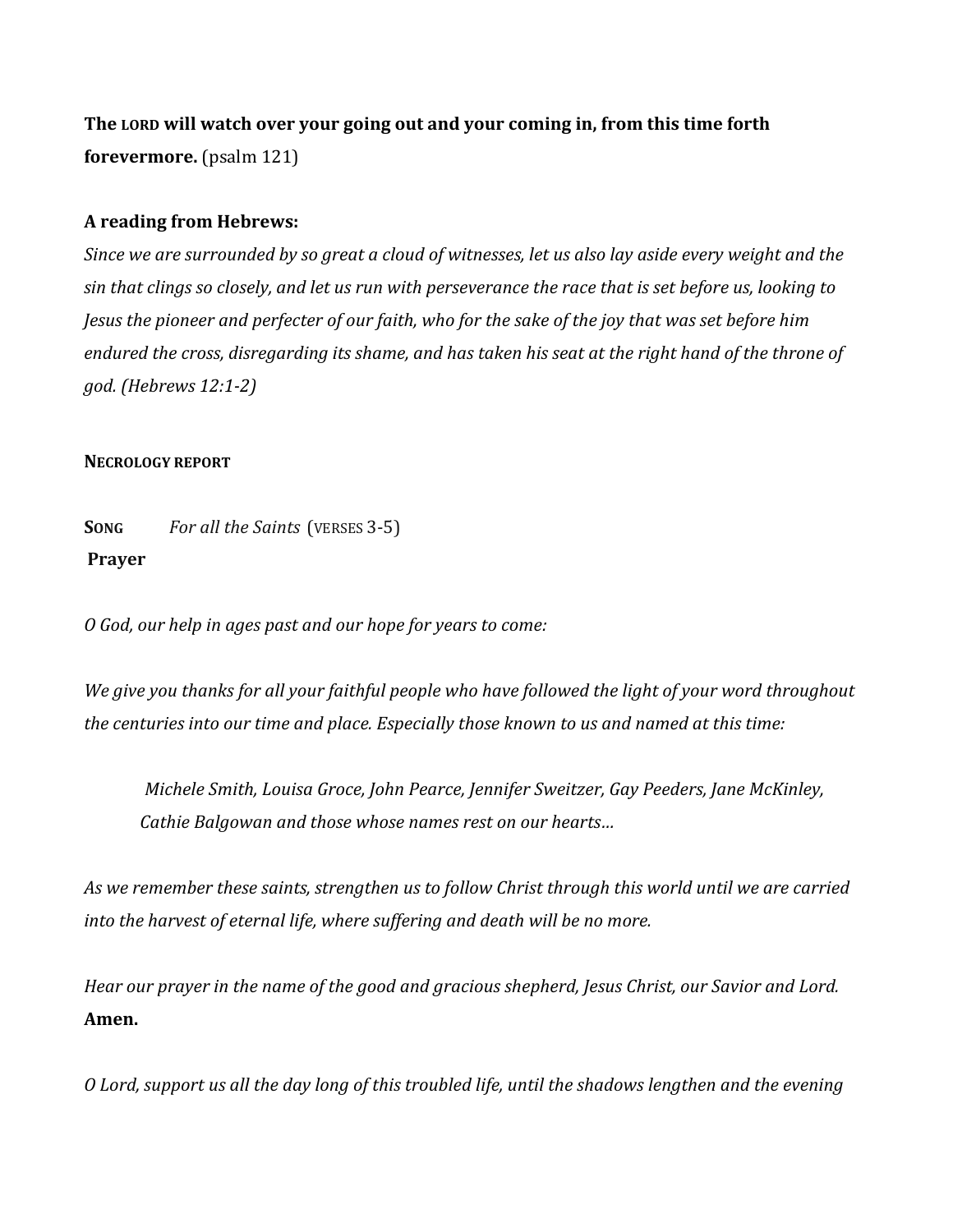comes and the busy world is hushed, the fever of life is over, and our work is done. Then, in your mercy, grant us a safe lodging, and a holy rest, and peace at the last, through Jesus Christ our Lord. **Amen.**

*Gathered into one by the holy spirit, let us pray as Jesus taught us.*

**Our father in heaven, Hallowed be your name, Your kingdom come, Your will be done, On earth as in heaven. Give us today our daily bread. Forgive us our sins As we forgive those Who sin against us. Save us from the time of trial And deliver us from evil. For the kingdom, the power, And the glory are yours, now and forever. Amen.**

**SONG** For all the Saints (VERSES 6-7)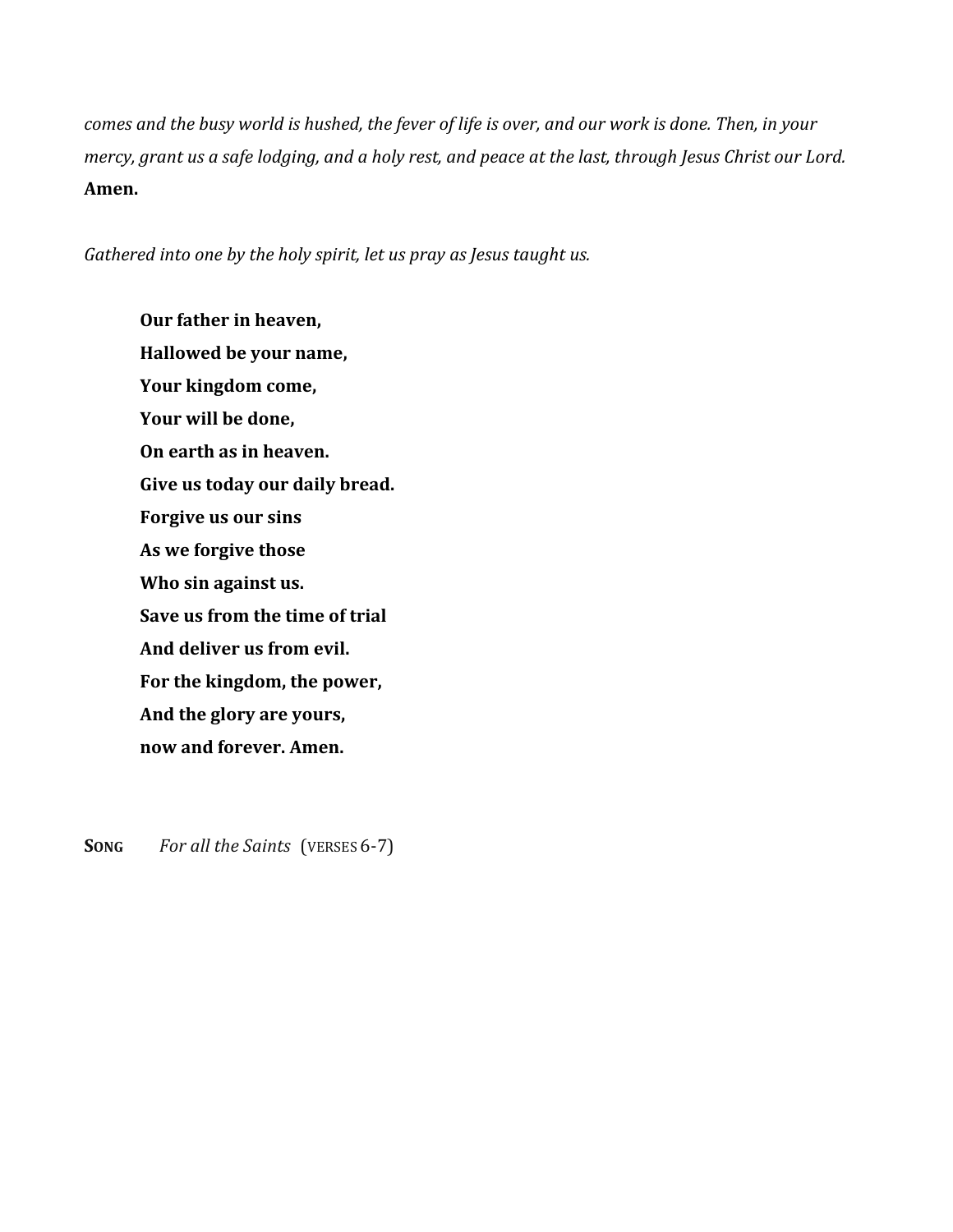#### **RECORDAR A QUIENES HAN MUERTO**

**CANCIÓN** *For all the Saints*(VERSOS 1-2)

## **Al Congregarse**

*Cuando fuimos bautizados en Cristo Jesús, fuimos bautizados en su muerte. Por el bautismo, por lo* tanto, fuimos sepultados en su muerte a fin de que, como Cristo fue resucitado de la muerte por la *gloria del padre, nosotros también pudiéramos vivir una vida nueva; porque si hemos sido unidos a él en una muerte como la suya, ciertamente seremos unidos a él en una resurrección como la suya.* 

### **Lecturas**

*A las montañas levanto mis ojos; ¿de dónde ha de venir mi ayuda?* **Mi ayuda proviene del señor, creador del cielo y de la tierra.** *No permitirá que tu pie resbale; jamás duerme el que te cuida.* **Jamás duerme ni se adormece el que cuida de israel.** *El señor, es quien te cuida, el señor, es tu sombra protectora.* **De día el sol no te hará daño, ni la luna de noche.**  *El señor, te protegerá; de todo mal protegerá tu vida.* **El señor, te cuidará en el hogar y en el camino, desde ahora y para siempre.** 

Una lectura de Hebreos: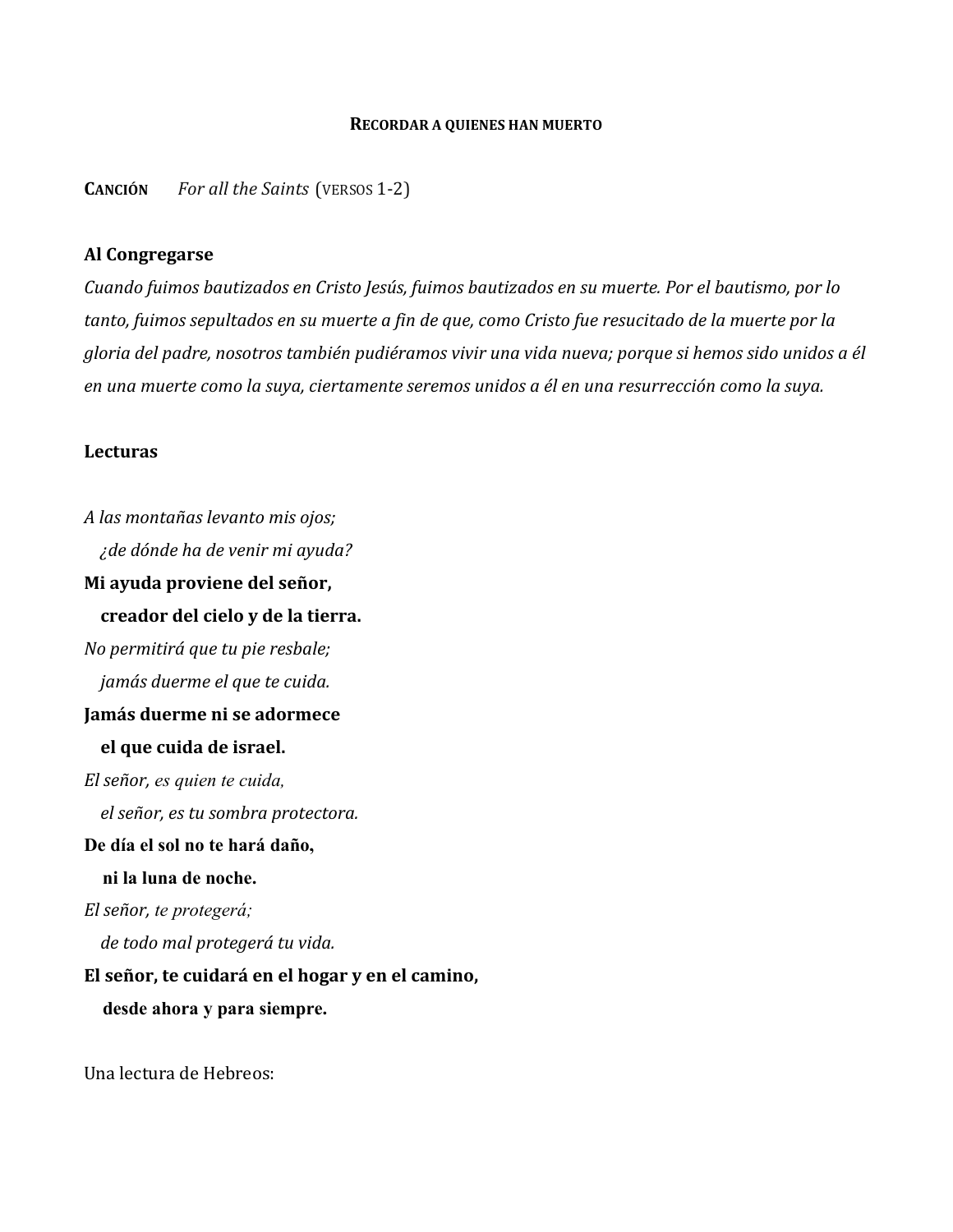*Por tanto, también nosotros, que estamos rodeados de una multitud tan grande de testigos, despojémonos del lastre que nos estorba, en especial del pecado que nos asedia, y corramos con perseverancia la carrera que tenemos por delante. <sup>2</sup> fijemos la mirada en jesús, el iniciador y perfeccionador de nuestra fe, quien por el gozo que le esperaba, soportó la cruz, menospreciando la* vergüenza que ella significaba, y ahora está sentado a la derecha del trono de dios. (hebreos 12:1-2)

## **NECRÓLOGIA INFORME**

**CANCIÓN** *For all the Saints*(VERSOS 3-5)

# **Oracion**

*Oh Dios, nuestra ayuda en épocas pasadas y nuestra esperanza en los próximos años:*

le damos gracias por todos tus fieles que han seguido a la luz de su palabra a través de los siglos en *nuestro tiempo y lugar.*

Aquí nombres individuales se pueden hablar en voz alta.

Al recordar a estas personas que nos fortalecen para seguir a cristo a través de este mundo hasta que *son llevados a la cosecha de la vida eterna, donde el sufrimiento y la muerte no será más.*

*Escucha nuestra oración en el nombre del buen y gracioso pastor, Jesucristo, nuestro salvador y señor.* **Amén.**